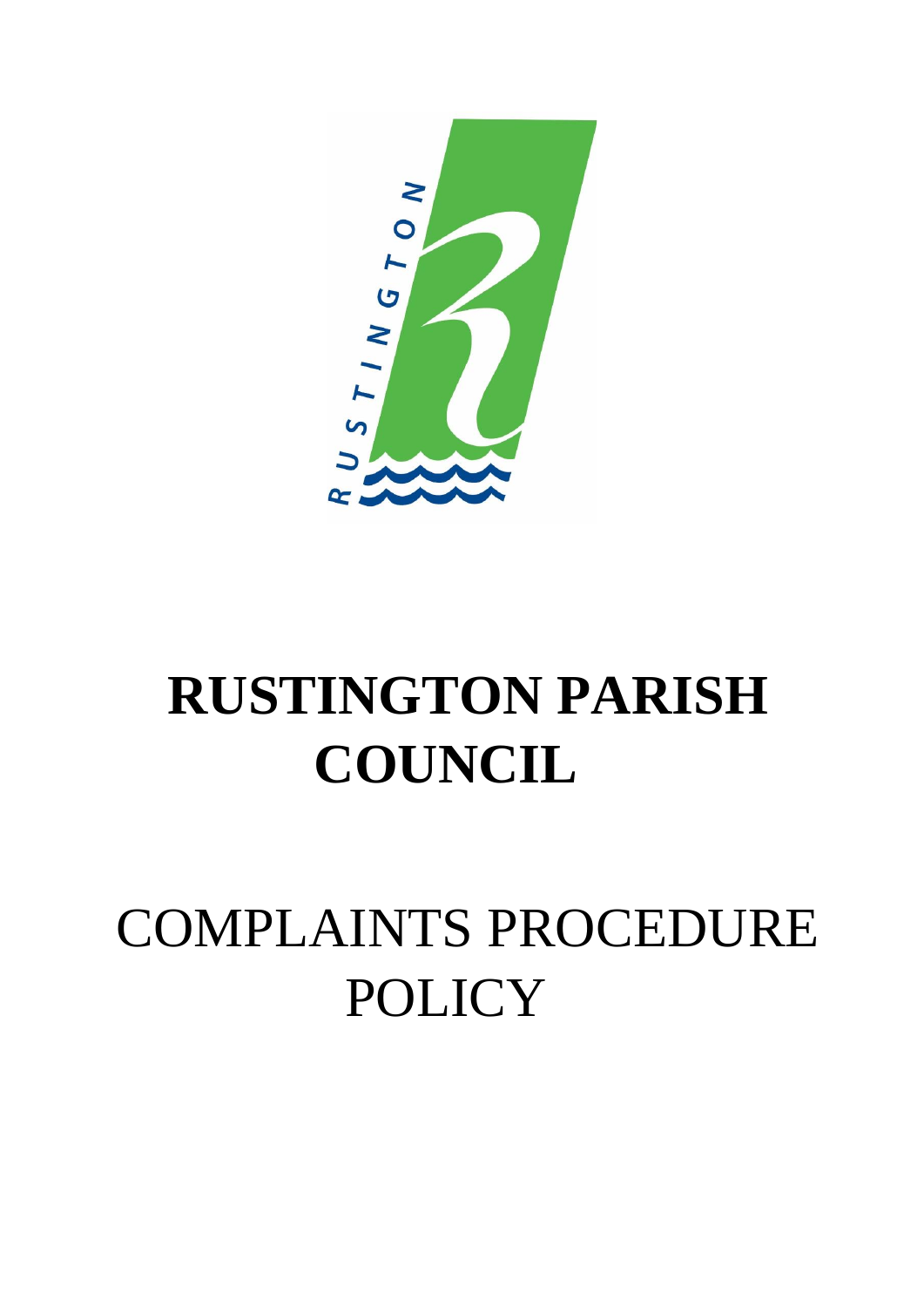### **1. Introduction**

- 1.1 This Policy sets out the formal Complaints Procedure of Rustington Parish Council and has been reviewed under guidance of the NALC Legal Topic Note (LTN) 9E - Handling Complaints (England), published in December 2018.
- 1.2 This Policy covers all activities of the Parish Council and may be used by members of the public who have a specific complaint about the conduct, administration or operation of the Council.
- 1.3 This Policy does not cover complaints against services or actions for which the Parish Council is not responsible such as those provided by District, County or Central Government, to whom the complaint must be made direct.
- 1.4 A complaint can be defined as "An expression of dissatisfaction about the standard of the Parish Council's service, actions or lack of action by staff, particularly where a problem has not been remedied to the satisfaction of the complainant".
- 1.5 This procedure does not cover complaints about the conduct of Parish Council Members where a breach of the Parish Council's adopted Code of Conduct is alleged. These complaints must be made direct to the Monitoring Officer, at Arun District Council.

The address is: Arun Civic Centre, Maltravers Road, Littlehampton, West Sussex, BN17 5LF. The telephone number is 01903 737500.

- 1.6 A complaint against the Parish Council should be treated as a complaint against the body corporate of the Council, not as a complaint against individual employees or member(s) of the Council.
- 1.7 A complaint against the Parish Council is personal to the complainant and should be treated as confidential unless the complainant confirms that he/she waives their right to confidentiality.
- 1.8 All complaints must be made within 12 months of notice of the matters which are subject to the complaint.

#### **2. Objectives of the Complaints Policy**

- 2.1 The objectives of the Policy are:
	- a. To provide the public with a formalised system if a complaint is made against the Parish Council.
	- b. To fix the timescales during which a complaint must be investigated.
	- c. To state how the complaint will be investigated.
	- d. To state who will investigate the complaint.
	- e. To formalise how the response to the complainant will be made.
	- f. To allow the Parish Council to review its procedures to prevent a further occurrence of this nature.
	- g. To regard complaints as customer feedback to inform and allow the Parish Council to continuously improve.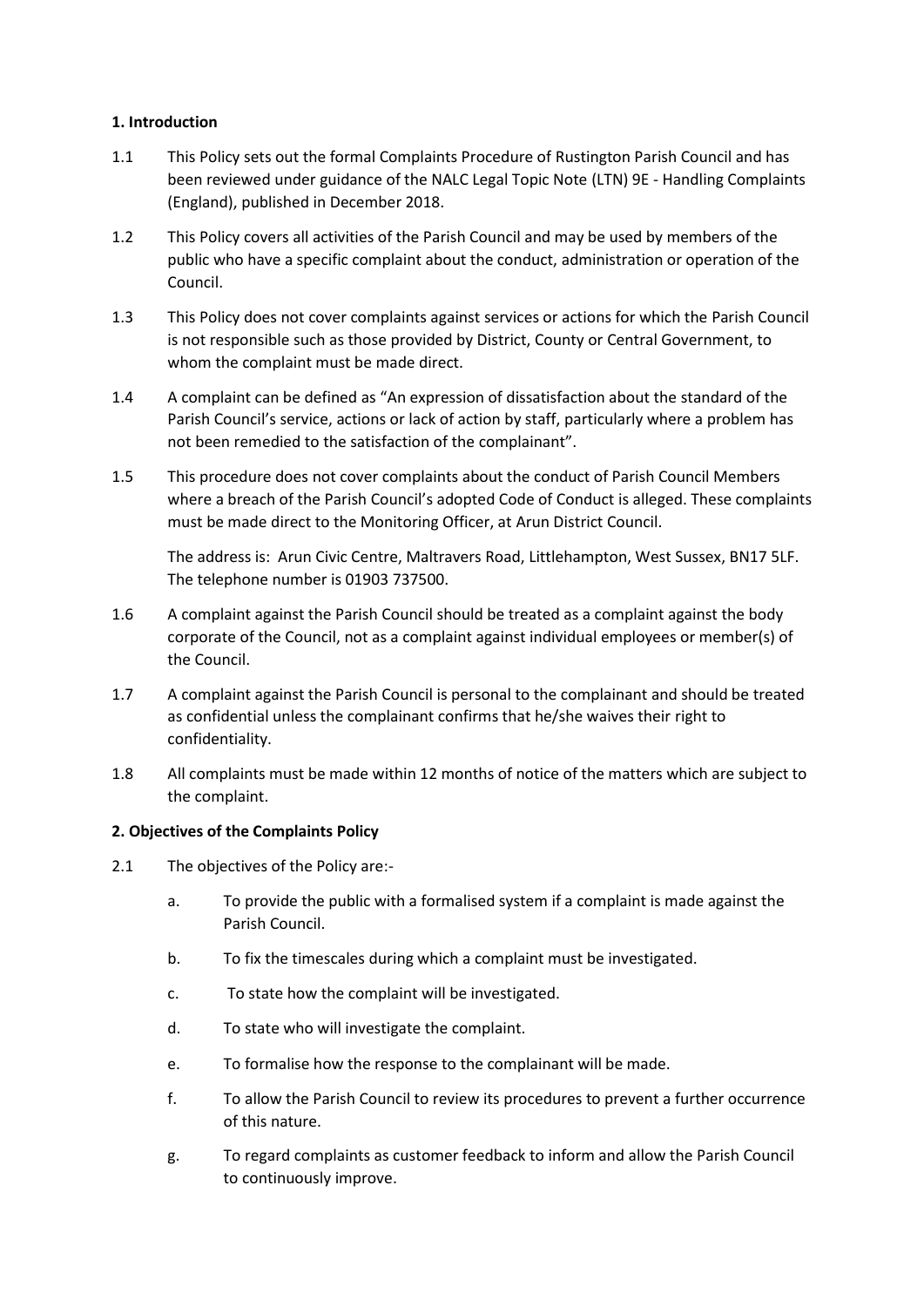#### **3. Procedure for making a Complaint**

3.1 Members of the public wishing to make a complaint must do so in writing by completing a complaint form. This may be downloaded from the Parish Council website or a paper copy may be requested from the Parish Clerk.

The completed form should be marked as "Confidential" and returned to the Parish Clerk at the Parish Council Offices, 34 Woodlands Avenue, Rustington, West Sussex, BN16 3HB or emailed to [caroleward@rustingtonpc.org](mailto:caroleward@rustingtonpc.org)

- 3.2 When making a complaint the complainant is encouraged to give as much detail as possible, for example:
	- a. What service, policy, person or aspect of the Parish Council is the complaint about?
	- b. If appropriate, the date, time and location where an incident may have taken place and who may have been affected.
	- c. The expectations held of Parish Council services, particularly as a result of information provided or that staff or Councillors may have given.
	- d. Name, address and contact details so that the Parish Council can respond to the complaint.
	- e. Anything else which would help to make the point and the subsequent investigation.

#### **4. The Complaints Procedure**

4.1 Upon receiving a complaint the Parish Clerk, will designate a case officer to investigate the complaint which will be either herself or the Deputy Clerk.

The case officer will acknowledge the complaint in writing notifying the complainant of the details of the case officer, the predicted duration of the investigation (which should where possible be within ten working days) and whether the complaint is to be treated as confidential.

Where the complaint relates to the Parish Clerk the matter must always be referred to a Member's panel as detailed at section 4.5.

- 4.2 The complaint will be kept on file and to comply with GDPR, the complainant will be notified of this and provided with a copy of the Parish Council's Privacy Notice.
- 4.3 The complaint should be resolved and answered within ten working days. If this is not possible the complainant should be advised of this in writing within ten working days. Following investigation of the complaint the case officer must record the result and when the complaint has been investigated, write to the complainant with the results.
- 4.4 Where the case officer is someone other than the Parish Clerk and the complaint cannot satisfactorily be resolved the Parish Clerk will review the investigation and the outcome of the complaint.
- 4.5 Where the complaint involves the Parish Clerk or the Parish Clerk has investigated a previously unresolved complaint and the complaint cannot satisfactorily be resolved, a Panel will be convened comprising of three of the following Councillors:-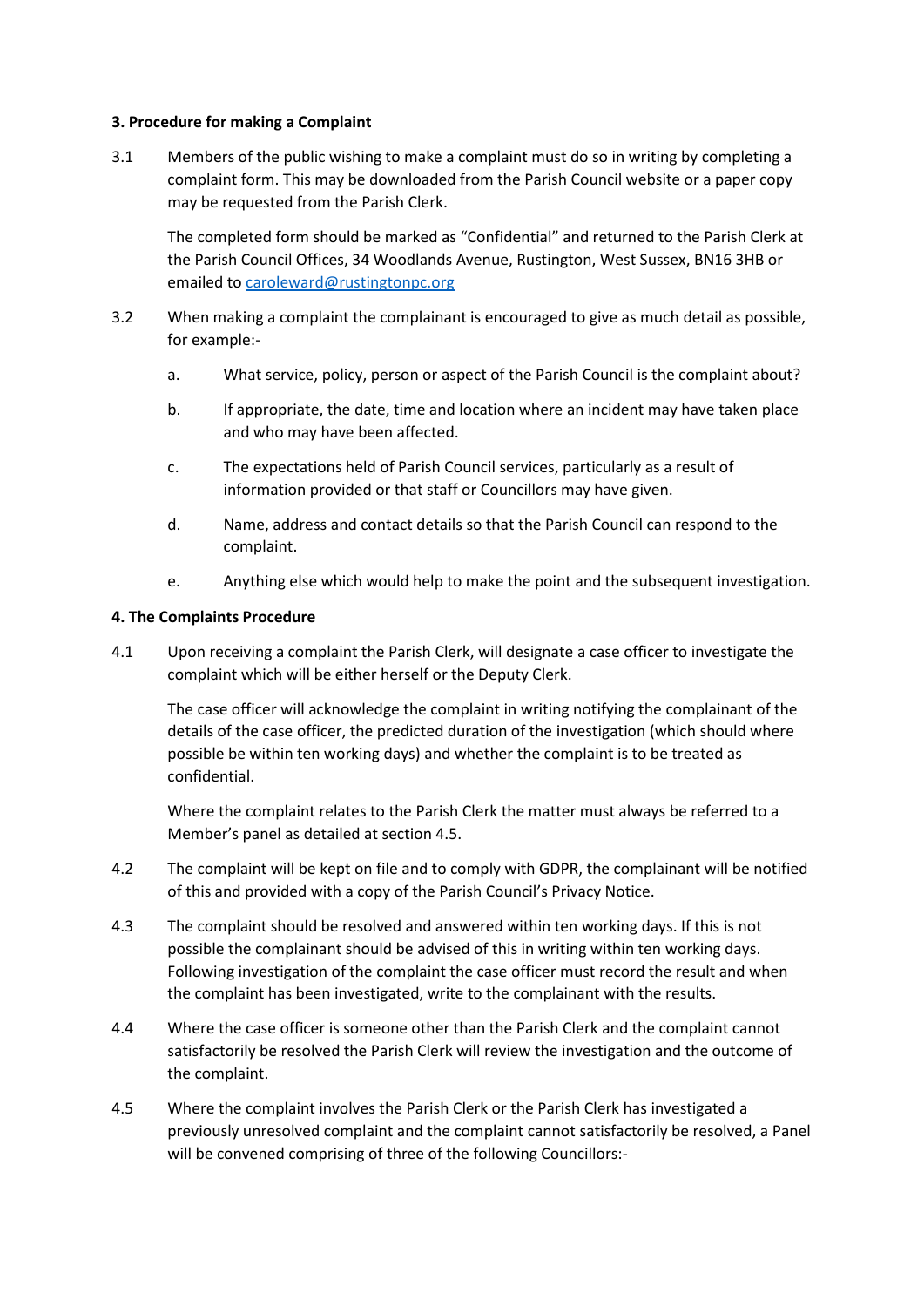- Chairman of the Council
- Vice-Chairman of the Council
- Relevant Committee Chairman
- Relevant Committee Vice-Chairman
- 4.6 The complainant should be informed in writing of the date of the Panel and should be invited to attend either personally or with a friend.
- 4.7 The Panel should be conducted in accordance with the National Association of Local Council's guidance as set out in Legal Topic Note 9E.
- 4.8 A Report on the Panel's judgement must be reported to the next Meeting of the appropriate Committee or Full Council.
- 4.9 The Panel hearing is the final stage of the Complaints Procedure. The Panel and Parish Council are not covered by the Local Government Ombudsman.

#### **5. The Panel Hearing**

5.1 The public and press are not permitted at Complaints Panel hearings. However, the Chairman of the Parish Council or Chairman of the relevant Committee will report on the complaint at the next appropriate Council or Committee Meeting.

The order of business for the Complaints Panel Meeting is in accordance with the National Association of Local Council's guidance as set out in Legal Topic Note 9 as follows:-

- a. Chair to introduce everyone.
- b. Chair to explain procedure.
- c. Complainant (or representative) to outline grounds for complaint.
- d. Members to ask any question of the complainant.
- e. If the Panel believe that the matter has legal or technical complexities, support, (in the form of advice and guidance) from a Senior Officer of the Council, who has not been involved, or in exceptional circumstances from another Council, will be sought.
- f. If relevant, the Parish Clerk or other proper Officer in attendance will explain the Parish Council's position.
- g. Members to ask any question of the Parish Clerk or other proper Officer.
- h. The Parish Clerk or other proper Officer and the complainant to be offered opportunity of last word (in this order).
- i. The Parish Clerk or other proper Officer and the complainant to be asked to leave the room while Members decide whether or not the grounds for complaint have been made. (If a point of clarification is necessary both parties to be invited back).
- j. The Parish Clerk or other proper Officer and complainant return to hear the decision or to be advised when the decision will be made.